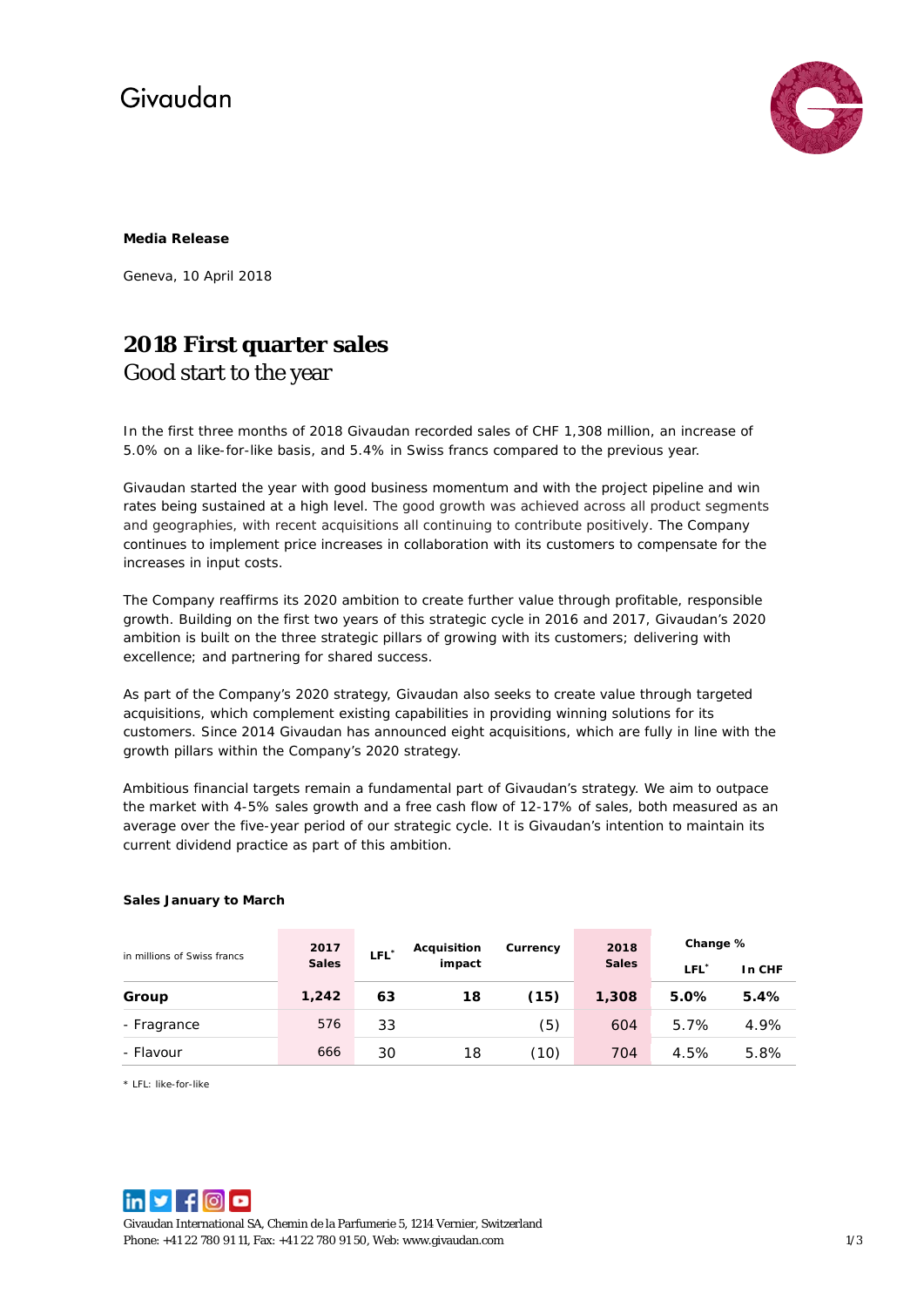# Givaudan



### **Sales evolution by market**

| January to March 2018<br>in millions of Swiss francs | 2018 | 2017 | Change %<br>TEL <sup>*</sup> |
|------------------------------------------------------|------|------|------------------------------|
| Mature markets                                       | 752  | 708  | 3.7%                         |
| High growth markets                                  | 556  | 534  | $6.0\%$                      |

\* LFL: like-for-like

#### **Fragrance Division**

The Fragrance Division recorded sales of CHF 604 million, a growth of 5.7% on a like-for-like basis and an increase of 4.9% in Swiss francs.

Total sales of Fragrance compounds (Fine Fragrances and Consumer Products combined) increased by 5.3% on a like-for-like basis. In Swiss francs, sales of compounds increased by 4.3% to CHF 521 million in 2018, compared with CHF 499 million in 2017.

**Fine Fragrance sales increased by 15.2%** on a like-for-like basis with growth recorded in all regions. These gains were driven by strong new business across all customer types and volume growth at key customers.

**Consumer Products sales increased by 2.9%** on a like-for-like basis with growth in mature and high growth markets, mainly driven by local and regional customers.

On a regional basis, Europe, Africa and the Middle East recorded strong sales growth, led by good performance across all sub-regions and customer groups, mainly in the home care and personal care segments. North America reported slightly lower sales compared with last year's double-digit comparable, with strong growth from local and regional customers offset by a weaker performance from international customers. Asia delivered good growth driven by all customer groups across all sub-regions, whilst in Latin America there was a slight decline in sales despite continued good growth in local and regional customers.

On a product segment basis, sales growth was led by a strong increase in Home Care and Oral Care whilst Fabric Care and Personal Care experienced more modest growth.

**Sales of Fragrance Ingredients and Active Beauty increased by 7.8%** on a like-for-like basis. Sales of Fragrance Ingredients delivered a strong growth versus a weaker comparable in Q1 2017, whilst Active Beauty showed good growth against double-digit sales growth in the prior period in 2017. The performance of Active Beauty was again driven by the strong performance of Active Ingredients and of local and regional customers.